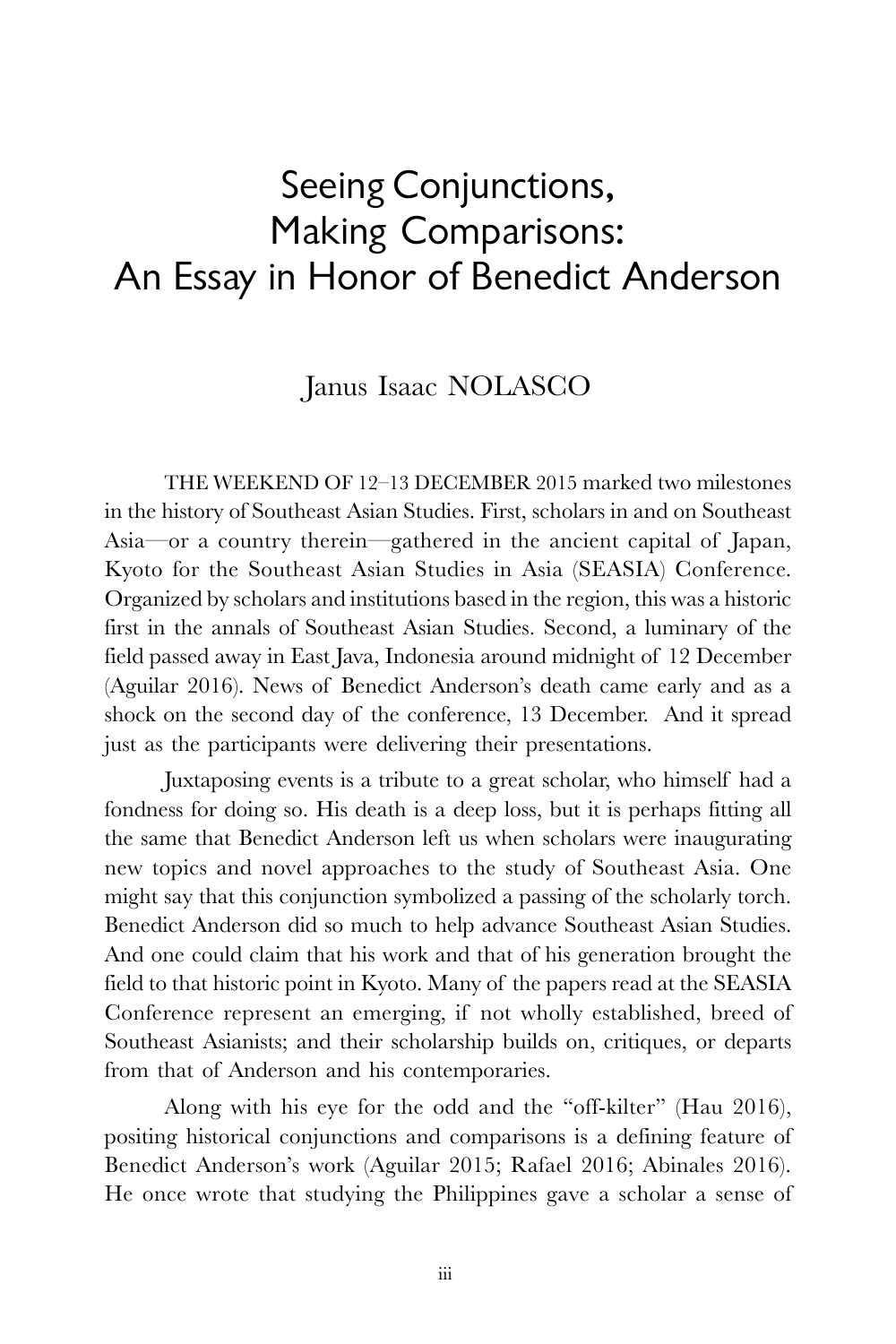"historical vertigo" (1998, 227). Viewed from Asia, the Philippines was the proud home of the first anticolonial revolution in the region. Seen from Latin America, however, it was the last of Madrid's colonial possessions that freed itself from Spanish imperial yoke.

But the expression par excellence of his global thinking is arguably Under Three Flags: Anarchism and the Anticolonial Imagination (2005). In this book, he uncovers the various connections that existed between and among events and intellectuals in Cuba, Spain, Puerto Rico, and even as far as London. He shares, for instance, that five months after Rizal's execution in Manila in December 1896, there was a call in Trafalgar Square in London to vindicate Rizal and the victims of the Spanish colonial regime. True enough, in August 1897, an Italian anarchist, Michele Angiolillo, assassinated Spanish Prime Minister Antonio Cánovas del Castillo. The assassination precipitated the fall of the Spanish government and the rise of Valeriano Weyler's government in Cuba.<sup>1</sup>

As far as the Philippines is concerned, Anderson's work came at a time when Filipino scholars were refining and advancing their knowledge of Philippine history and society. His thinking on the subject became and still is—part of a lively, ongoing critique of Philippine historiography. He inspired many Filipino scholars, including his students in Cornell University, whose scholarship on Philippine literature, history, and politics bears, in varying degrees, the marks of his influence. Today, Anderson's global approach—exemplified by Under Three Flags—has arguably formed part of what might be called a "global turn" in Philippine studies.

Because of migration and globalization, among other reasons, scholars in and of the Philippines have paid closer attention to the Philippines' relationship with other countries, regions, empires, or even the global trading system. Benedict Anderson will forever be remembered for teaching us that nations are "imagined communities." And the global turn in Philippine historiography—of which Under Three Flags is a part —represents, among other things, a reimagining of the Filipino nation. Not just as an autonomous, self-contained unit, but also as an entity embedded in regional, transnational, and global contexts.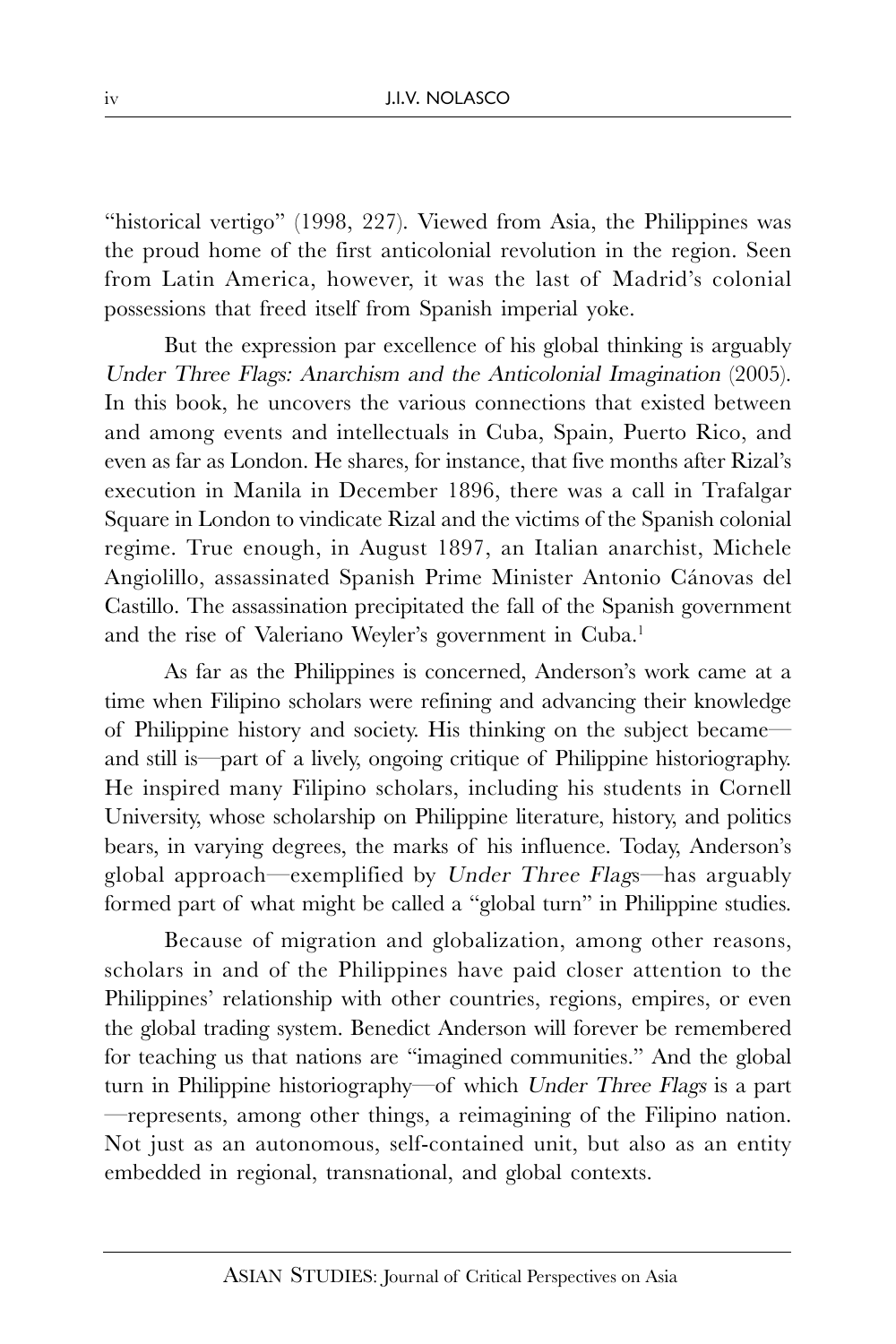Benedict Anderson's cosmopolitan thinking finds a parallel in his peripatetic life, one that was lived "beyond boundaries" (Anderson 2016). The phrase comes from the title of his recently published memoir in English, which one reviewer called "an argument for traversing geographical, historical, linguistic, and disciplinary borders" (Sherman 2016). Indeed, it is. Benedict Anderson was born in Kunming, China in August 1936; educated in the United States and England; immersed in field work in Indonesia, Thailand, and the Philippines; and equally at home in Jakarta, Bangkok, Manila, and Ithaca. Even in death, Benedict Anderson would not be rooted down; in his "funeral," his ashes were spread across the Java sea. It was a fitting gesture because Ben loved Indonesia, Java in particular. In his memoir, he says "the spirit of adventure" is "crucial to a really productive scholarly life." To explain this point, he cites a phrase in Bahasa, "lagi tjari angin," which means 'I am looking for a wind,' as if you were a sailing-ship heading out of a harbour onto vast open sea" (Anderson 2016). Indeed, in life and death, Ben Anderson found the wind. At the same time, the scattering of his ashes alludes, albeit inadvertently, to his dear "Lolo José" (José Rizal; 'lolo' is grandfather in many Philippines languages) who, in his farewell poem written days before his execution, wished of his ashes to form a carpet (alfombra) on which the Filipino nation would stand.

Given his own penchant for comparison, comparing Benedict Anderson is a way to honor his memory and methodology. To do so, one might say, is to give him a dose of his own intellectual medicine, which I think he would welcome, if not find amusing. At any rate, because he has roots in Ireland (he held an Irish passport), it is tempting to see his similarities with Irish modernist writers such as James Joyce, who likewise led an itinerant life. Joyce settled in and made frequent trips to Zurich, and taught English language lessons in Pola and Trieste, which were then part of the Austro-Hungarian Empire.<sup>2</sup> Joyce also spent time in Paris, where his novels, Ulysses and Finnegan's Wake, were published in 1922 and 1939, respectively. And when the Nazis occupied France in 1940, he fled back to Switzerland (O'Brien 1999). Joyce died in Zurich on 13 January 1941, less than five years after Benedict Anderson was born.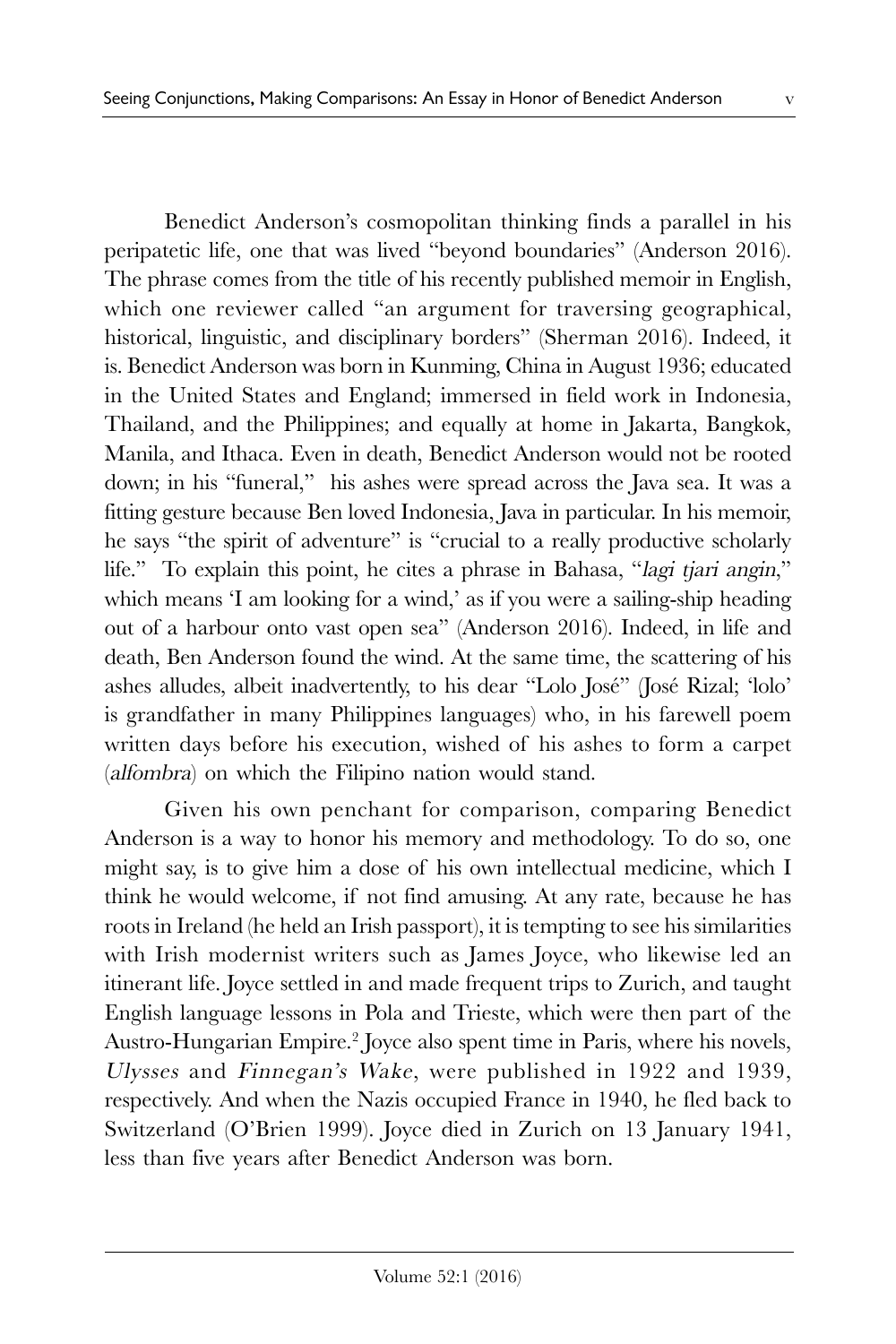The similarities between the two men transcend their cosmopolitan lives. Both were citizens of a (former) colony, and were artistic and intellectual mavericks. Joyce once remarked that "[i]t is my revolt against the English conventions, literary and otherwise, that is the main source of my talent" (quoted in Eagleton 1997). Even a cursory glance at Finnegan's Wake exhibits Joyce's creative transformation (or destruction if you like) of the English language.

In the same way, the brilliance of Imagined Communities stems from its unorthodox explanation of nationalism. It was a riposte to the Eurocentric accounts thereof, which traced its origins in Europe, not through, among other things, the "Creole Pioneers" in the colonies. Both men were also artists. Joyce of course is a novelist, while Anderson considered Under Three Flags as a novel. "I like this book a lot, really a novel, and think of it as a way of showing my love for Pinas."<sup>3</sup>

Despite differences, there is much in the Joyce-Anderson comparison that many Filipinos—who live, work, or study abroad while maintaining ties with their homeland—can identify with. It's been said that leaving Ireland is a native Irish tradition (Eagleton 1999, 105), just as emigration is for Filipinos, whose government has brokered many of its citizens for overseas employment (Rodriguez 2010). And just as the city of Dublin haunted the writings of James Joyce, from Dubliners to Ulysses, so does the nation—in all its spectres and complexities—pervade the scholarship of Benedict Anderson and many Filipino academics.

It is not insignificant that the Filipinos and the Irish were colonial and imperial subjects. In the case of the former, it was the Spanish and the Americans. For the latter, it was the British. Perhaps on account of this shared experience of exile, migration, and colonialism—among the many reasons for his influence on Philippine Studies—Benedict Anderson and the Philippines will continue to resonate with each other.

> 4 June 2016 Diliman, Quezon City, Philippines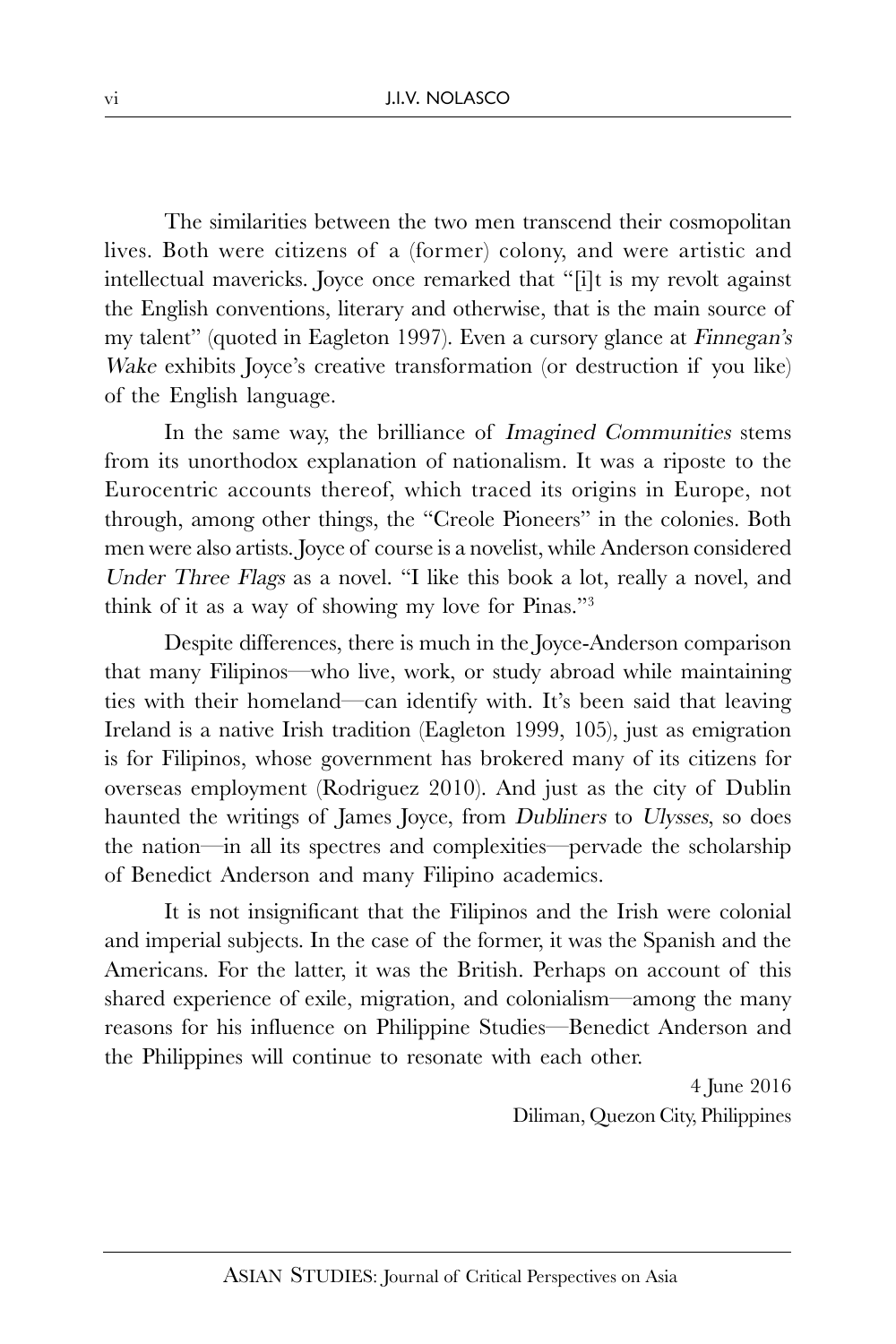Benedict Anderson was a member of the international advisory board of Asian Studies: Journal of Critical Perspectives on Asia. He visited the Philippines several times and delivered two lectures at the Asian Center, University of the Philippines Diliman, one on 11 March 2013 and the other on 10 November 2014.

The UP Asian Center held a memorial for him on 23 December 2015. In attendance and delivering their recollections, were his friends and former students, including Vincent Boudreau, Ramon Guillermo, Karina Bolasco, Joel Rocamora, Vicente Rafael, Eduardo Tadem, Lisandro Claudio, Tina Cuyugan, Paul Hutchcroft, and Angel Shaw. The remarks of Patricio Abinales, Caroline Hau, and Filomeno Aguilar, Jr. were read by Teresa Encarnacion Tadem, Karina Bolasco, and Lisandro Claudio, respectively. A recording of the memorial can be viewed at the YouTube channel of the UP Third World Studies Center, which helped organize the event: bit.ly/andersonmemorial.

## Notes

- 1 I owe the overview of these connections to Dr. Filomeno Aguilar, Jr. (2015). Mine is a paraphrase of his paragraph.
- <sup>2</sup> Trieste is now part of Italy, while Pola is in Croatia.
- <sup>3</sup> Email to Professor Eduardo Tadem, 14 September 2014. Pinas is colloquial for Pilipinas.

## References

- Abinales, Patricio. 2016. "Negative Comparisons." Philippine Studies: Historical and Ethnographic Viewpoints 64 (1): 144–50.
- Aguilar, Filomeno, Jr. 2015. "Benedict Anderson and the Philippines' Place in the World," Rappler.com, 19 December.

\_\_\_\_\_. 2016. "Symposium: In Appreciation of Benedict R. O'G. Anderson, 1936–2015." Philippine Studies: Historical and Ethnographic Viewpoints 64 (1): 127–28.

- Anderson, Benedict. 1998. The Spectre of Comparisons: Nationalism, Southeast Asia, and the World. London: Verso.
	- \_\_\_\_\_. 2005. Under Three Flags: Anarchism and the Anticolonial Imagination. London: Verso.
	- \_\_\_\_\_. 2016. A Life Beyond Boundaries: A Memoir. London: Verso.

Eagleton, Terry. 1997. "The End of English." In The Eagleton Reader, edited by Stephen Regan, 270–78. Malden, MA: Blackwell Publishers.